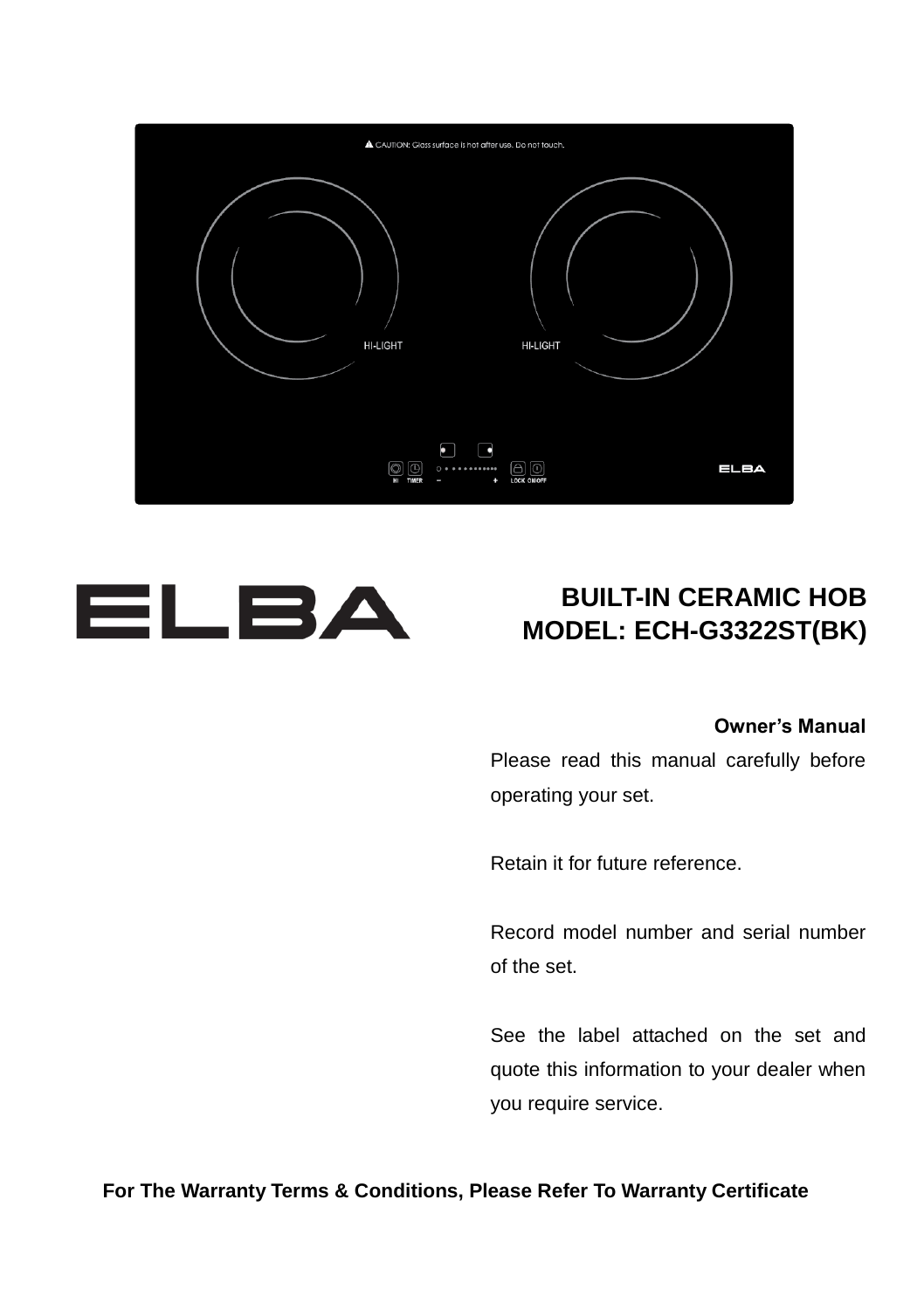We recommend that you read the instructions in this owner's manual carefully before using it for the best performance and to extend the lifespan of your appliance, as it will provide you with all the instructions you require to ensure its safe installation, use and maintenance.

### **Safety Precautions**

- Edges of the appliance may be sharp, extra cautions must be paid to protect injury cause by the sharp edges.
- To ensure your safety, all electric appliances should only be installed or serviced by qualified technician. If the supply cord is damaged, it must be replaced by the authorized service center or similarly qualified technician in order to avoid hazard.
- Do not place supply cord on the edge of table and counter, or near any heating appliance.
- In order to avoid electric shock, do not immerse supply cord, plug or other parts into water.
- Do not place the appliance near electric stove, heated oven, microwave or other heat source.
- In order to avoid burning or explosion, combustibles or flammable material (curtains, cloth, wallpaper and others) should be kept away from the appliance.
- Do not place plastic or other similar items on the cooktop.
- This appliance has to be properly installed and earthed, with a connecting fuse with the load of 15A.
- The glass surface may become hot during use. Please keep away from children and never touch the glass by bare hands.
- Disconnect the appliance from the power supply and wait until it is cool before cleaning or maintenance.
- In order to avoid electric shock, never use wire brush to clean the appliance since pieces of metal is easy to touch live part.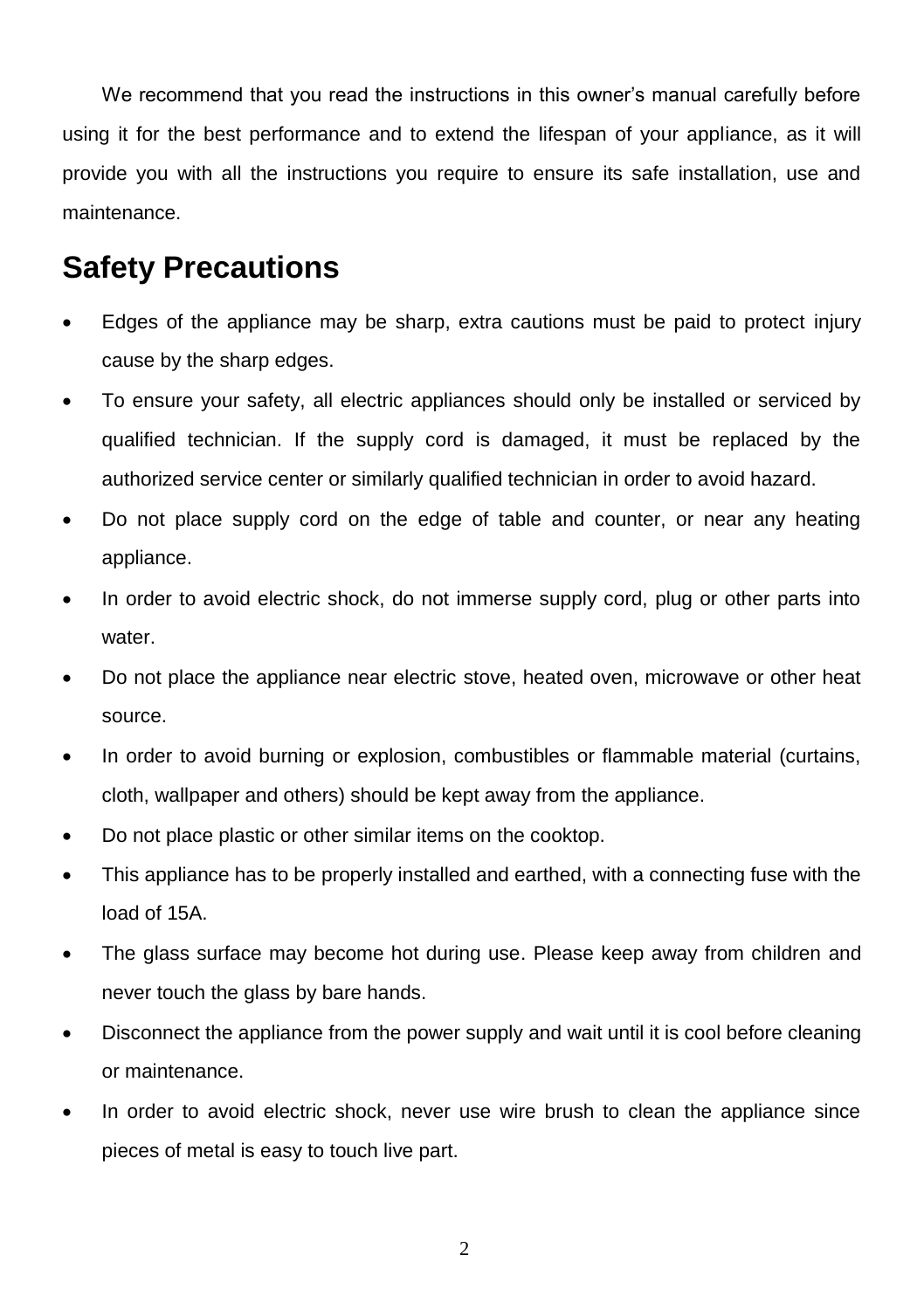- Never use metal scouring pads or sharp scrapers which will damage the glass surface leading to broken or scratches.
- In order to avoid burn or electric shock, never put too much food or metal utensils on the cooktop.
- Please make sure the hob function has been switched off when it is not be used and unplug from the socket when you are planning not to use the appliance for long time.
- Never use your oven outside the built-in cabinet.
- Other purpose except cooking is not allowed.
- Do not rest heavy object on the glass surface. This may damage the glass.
- Do not cook on a broken or cracked cooktop. If the cooktop surface has been broken, switch off the appliance immediately at the electrical mains and contact the service center.
- Never leave the appliance unattended when in use.
- This appliance is not intended for use by persons (including children) with reduced physical sensory or mental capabilities, or lack of experience and knowledge, unless they have been given supervision or instruction concerning use of the appliance by a person responsible for their safety.
- Do not use a steam cleaner to clean your cooktop.
- Do not cook the food directly on the glass surface without any cooking utensils.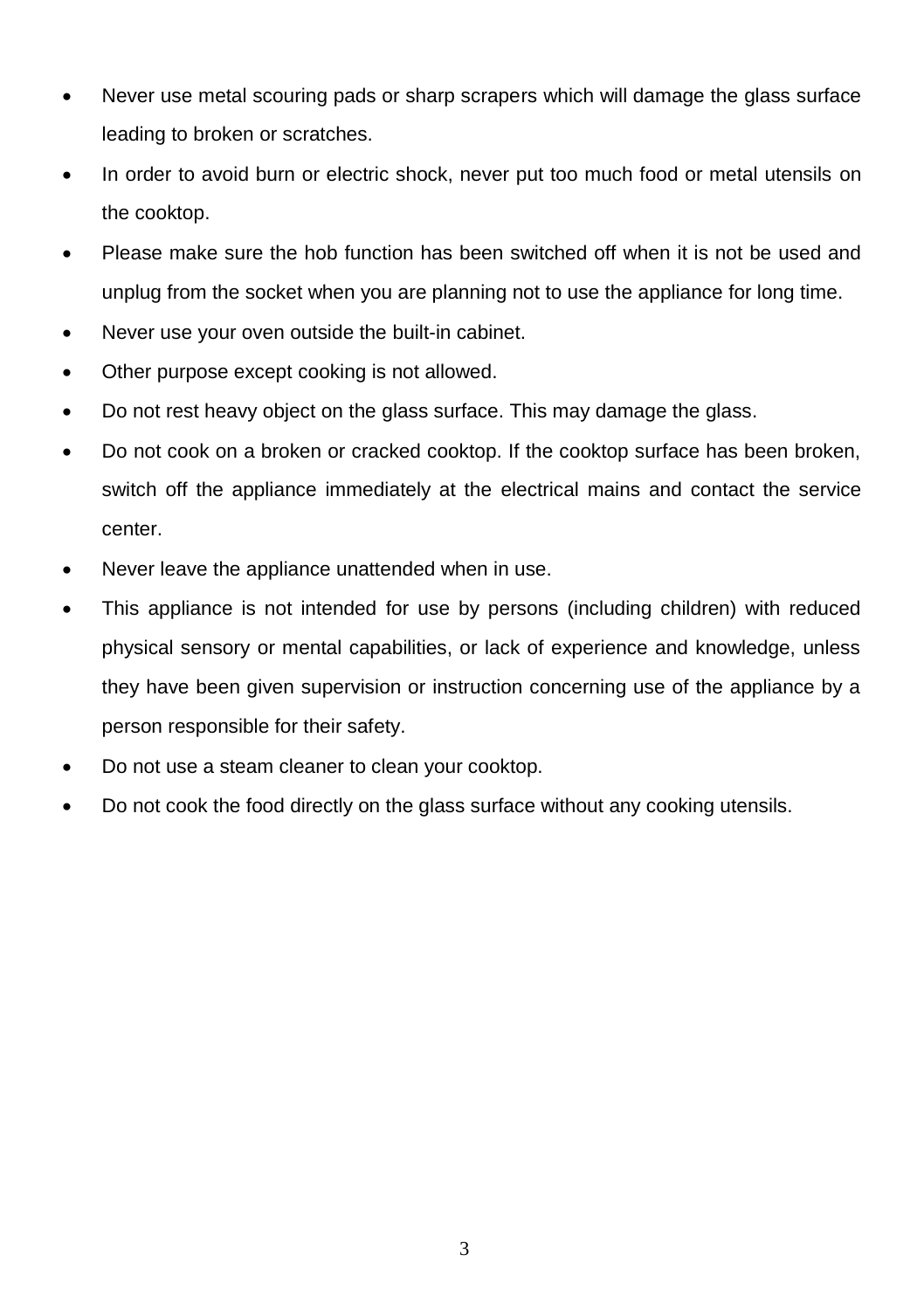# **Installation**

### **Selection of installation equipment**

1. Cut out the work surface according to the sizes shown in the drawing. For the purpose of installation and use, a minimum of 50mm space shall be preserved around the hole. Be sure that the thickness of the work surface is at least 30mm. Please select heat-resistant work surface material to avoid larger deformation caused by the heat radiation from the appliance. Installation as shown below:



| A/mm | B(mm)   | C(mm)   |            |                |
|------|---------|---------|------------|----------------|
| 760  | 50 mini | 30 mini | Air intake | Air exit 10 mm |

Under any circumstances, make sure the hob is well ventilated and the air inlet and outlet are not blocked. Ensure the hob is in good working condition as shown above.



Note: The safety distance between the hotplate and the cupboard above the hotplate should be at least 760mm.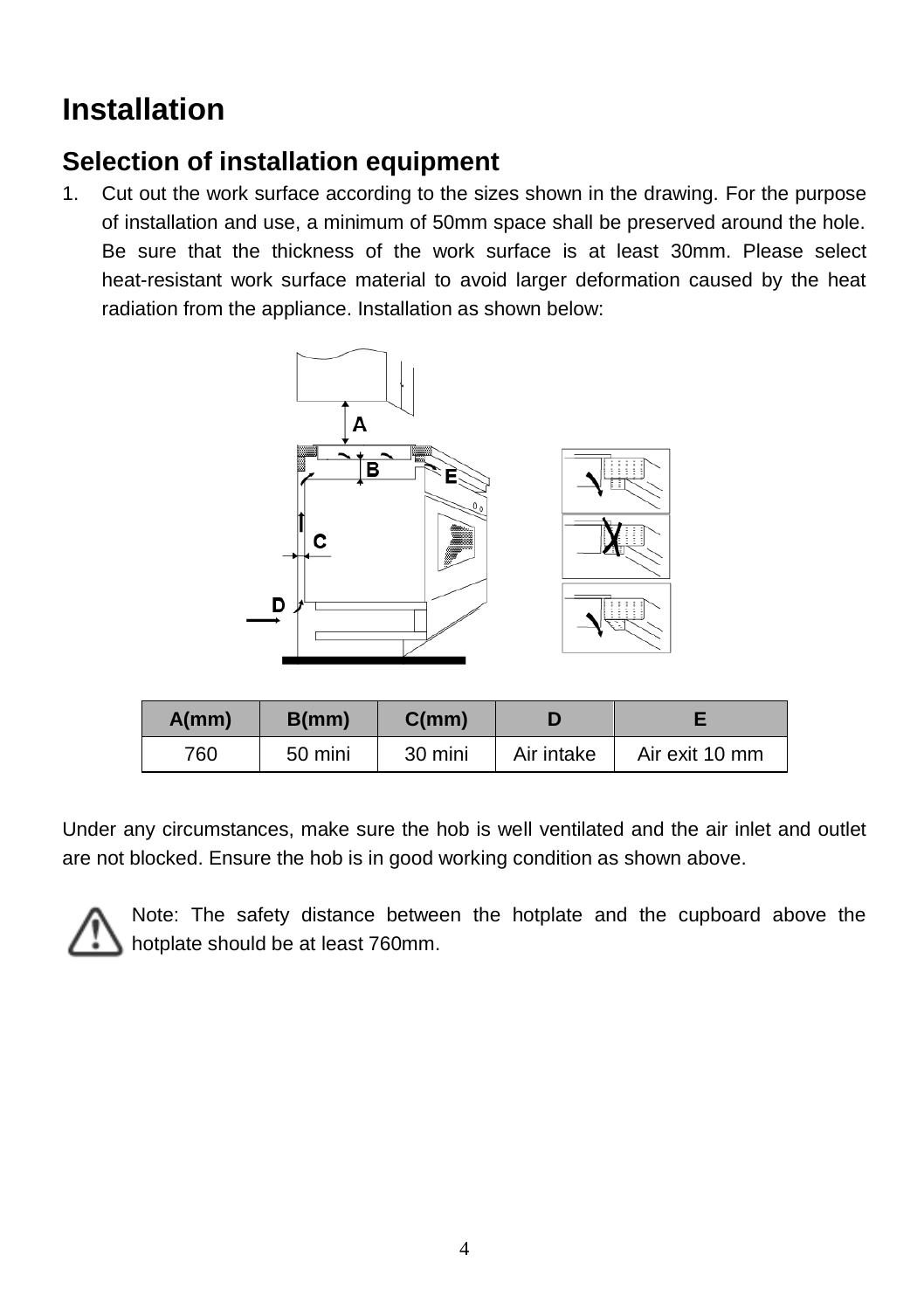### **Before locating the fixing brackets**

The unit should be placed on a stable, smooth surface (use the packaging). Do not apply force onto the controls protruding from the hob. Fix the hob on the work surface by screw four brackets on the bottom of hob (see picture) after installation. Adjust the bracket position to suit for different work surface's thickness.



### **Connecting the hob to the mains power supply**

The power supply should be connected in compliance with the relevant standard, or a single-pole circuit breaker. The method of connection is shown below.

- 1. If the cable is damaged or needs replacing, this should be done by an authorized technician using the proper tools, so as to avoid any accidents.
- 2. If the appliance is being connected directly to the mains supply, an omnipolar circuit breaker must be installed with a minimum gap of 3mm between the contacts.
- 3. The installer must ensure that the correct electrical connection has been made and it complies with the safety regulations.
- 4. The cable must not be bent or compressed and shall be checked regularly.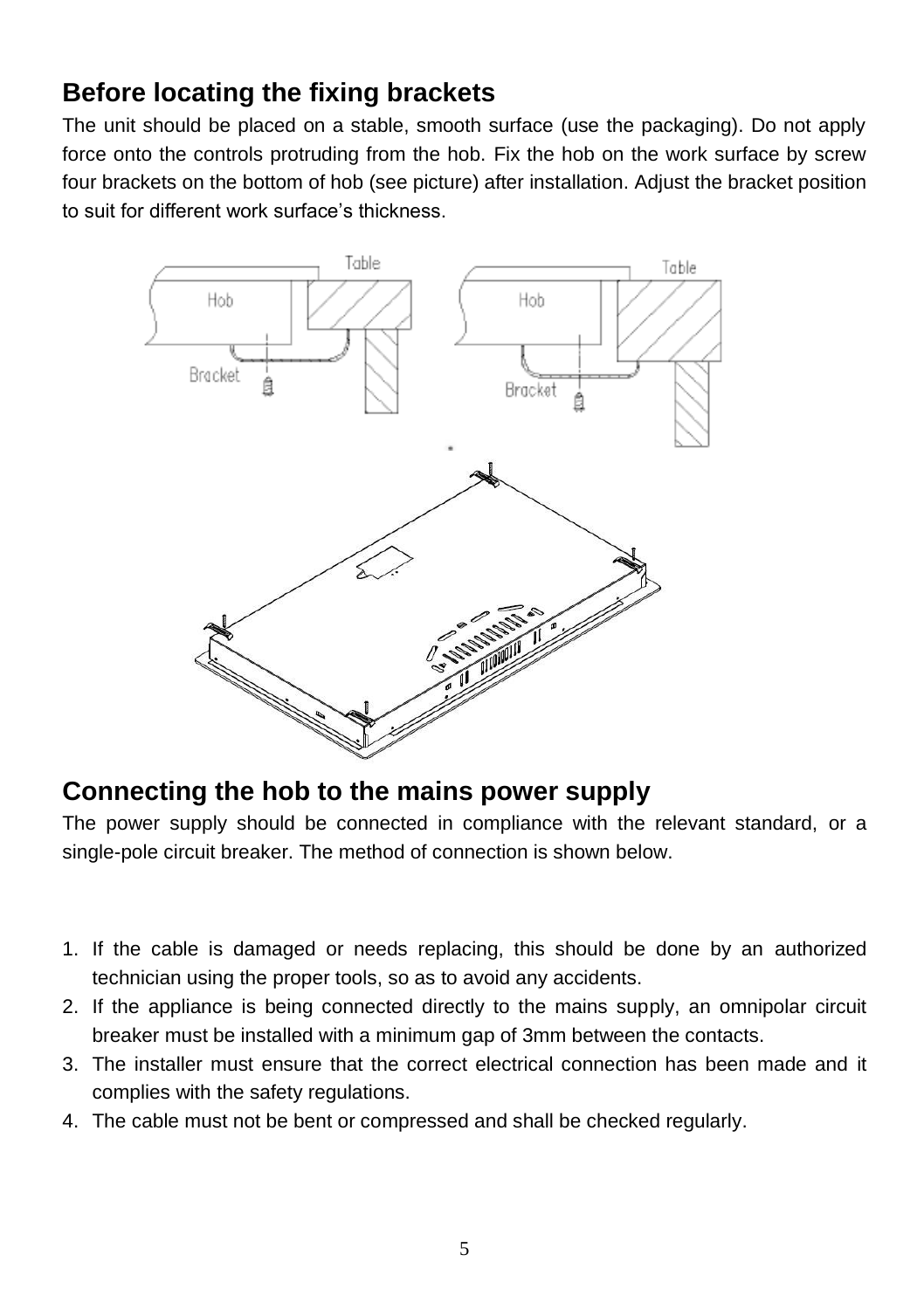# **Product Overview**

### **Top View**



- 2. Min/Max. 1100/2200 W zone
- 3. Glass Cook Top
- 4. Control panel

### **Control Panel**



- 1. ON/OFF
- 2. Power Slider Control
- 3. Timer Control
- 4. Child Lock
- 5. Heating Zone
- 6. Dual zone Control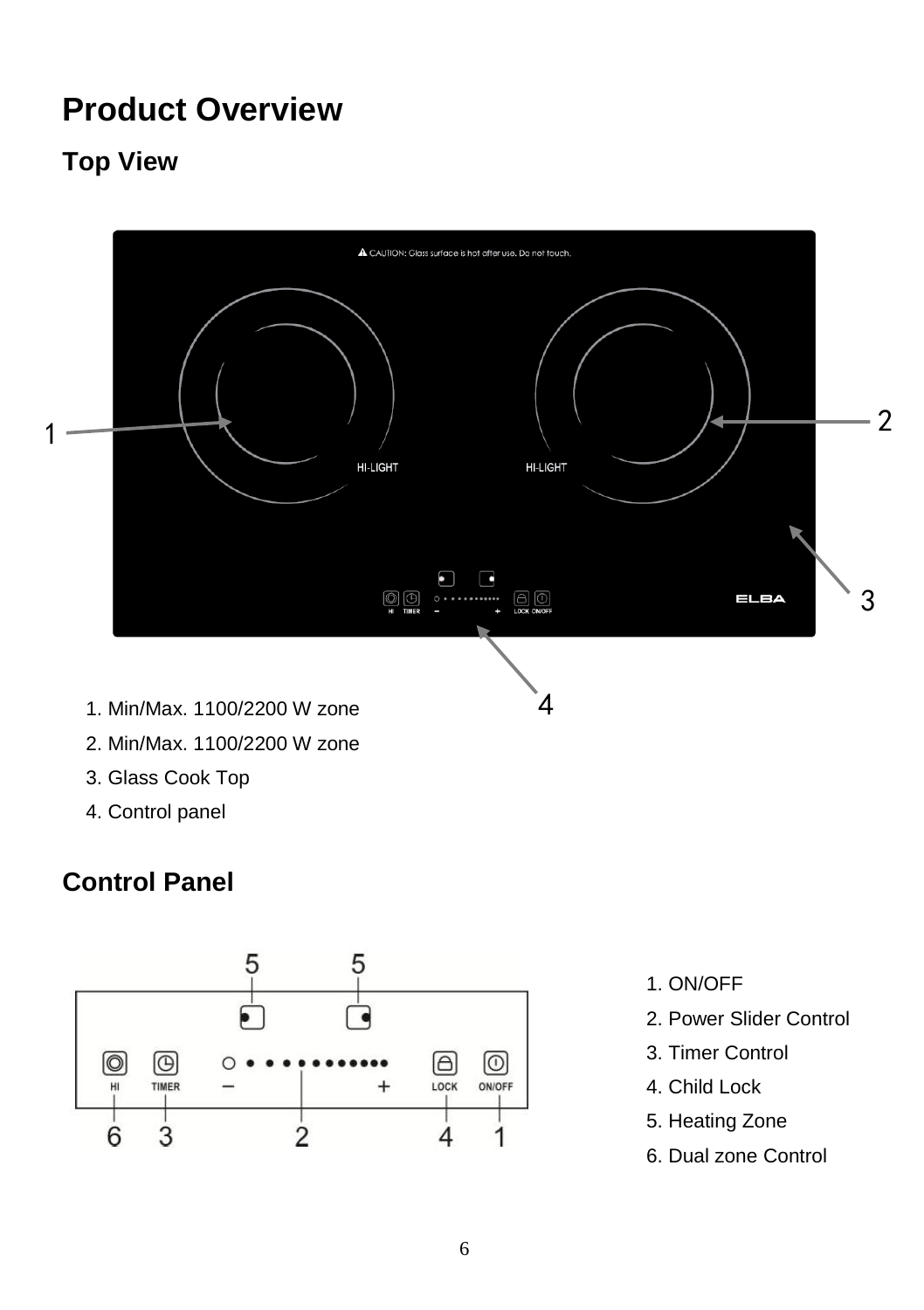# **Using the Touch Controls**

- The controls respond to sensor touch, so you don't need to apply any pressure.
- Use the ball of your finger, not its tip.
- You will hear a beep corresponding to the sensor touch function.
- Make sure the controls are always clean, dry, and that there is no object (e.g. a utensil or a cloth) covering them. Even a thin film of water may make the controls difficult to operate.



# **Choosing the right Cookware**

Do not use cookware with jagged edges or a curved base.



Make sure that the base of your pan is smooth, sits flat against the glass, and is the same size as the cooking zone. Always centre your pan on the cooking zone.



Always lift pans off the hob – do not slide, or they may scratch the glass.

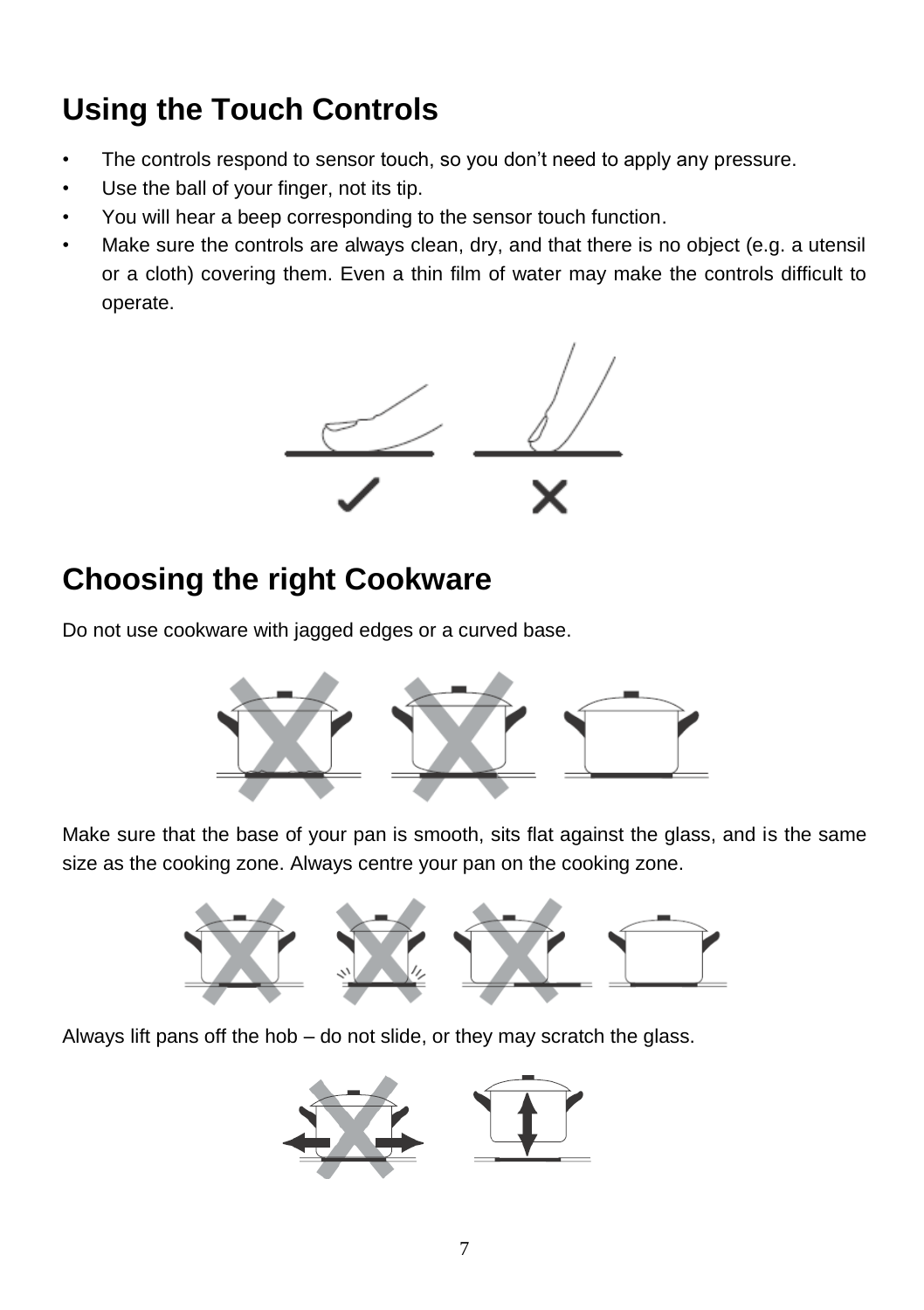# **Using your Ceramic Hob**

### **To start cooking**

After power on, the buzzer beeps once. All the indicators light up for 1 second then go out. Indicating the ceramic hob has entered the state of standby mode.

1. Touch the ON/OFF control. All the indicators show "-".



2. Place a suitable pan on the cooking zone that you wish to use. Make sure the bottom of the pan and the surface of the cooking zone are clean and dry.



3. Touch the heating zone selection control.



4. Select a heat setting by sliding the control panel. If you don't choose a heat setting within 1 minute, the ceramic hob will automatically switch off. You will need to start again at step 1. You can modify the heat setting at any time during cooking. By slide to left or right direction, the value will adjust up or down.

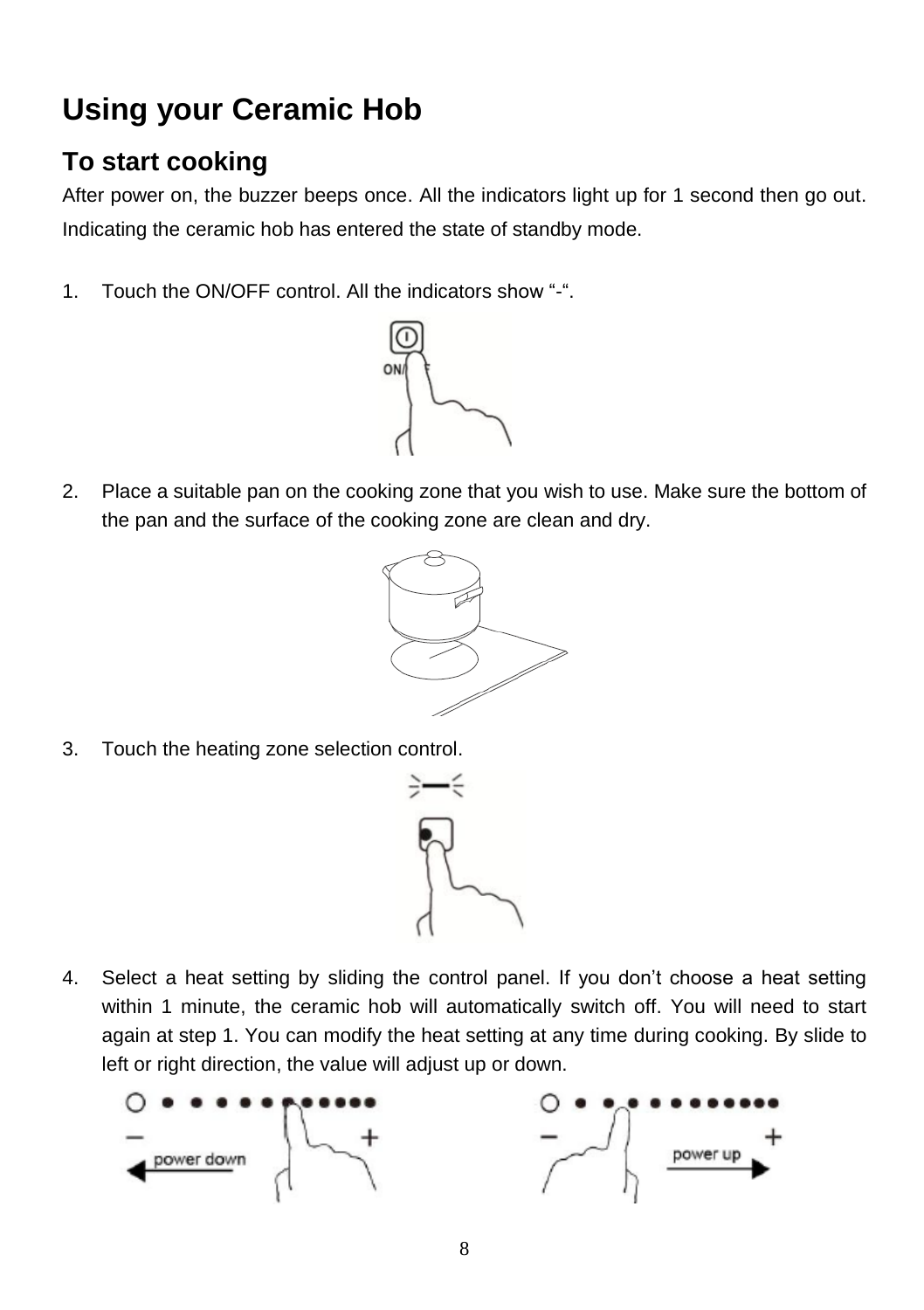### **When you have finished cooking**

1. Touching the heating zone selection control that you wish to switch off.



2. Turn the cooking zone off by slide to left to area "0" until display show "0".



3. Turn the whole cooktop off by touching the ON/OFF control.



4.Beware of hot surfaces. "H" will show which cooking zone is hot to touch. It will disappear when the surface has cooled down to a safe temperature. It can also be used as an energy saving function if you want to heat further pans, use the hotplate that is still hot.

# $\overline{L}$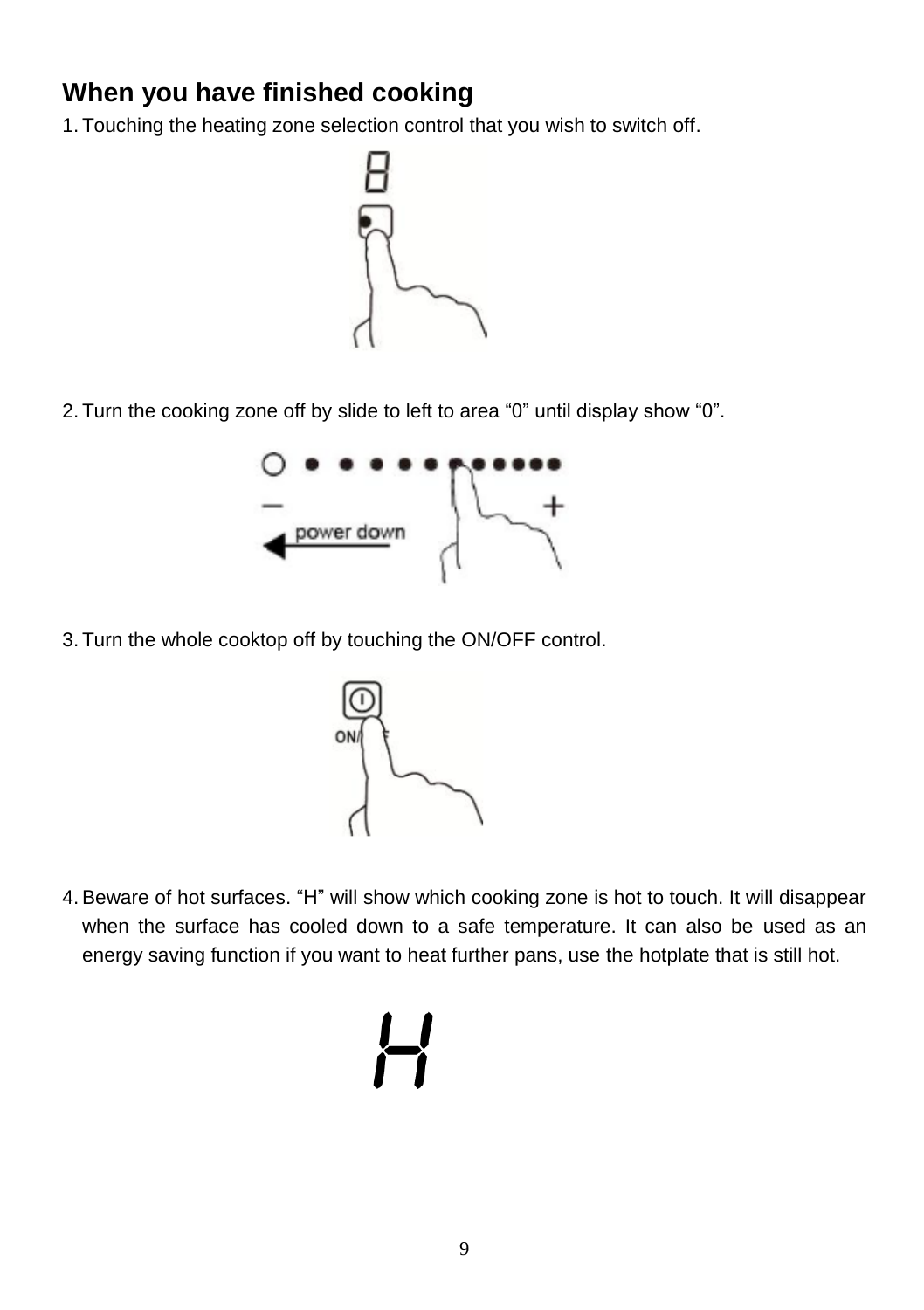### **Dual zone function**

The dual zone consists of 2 circuits- the center zone and the outer zone. It can be used in the following modes:

- Center Zone only first heating unit is turned on
- Extended Zone(Center + Outer) Both first and second heating circuits are turned on

### **Select the dual zone function**

1.Select the zone with dual zone function required.



### **Cancel the dual zone function**

1.Select the zone with dual zone function.



2.Touch the slider bar to cancel the boost function and select the level you want to set.

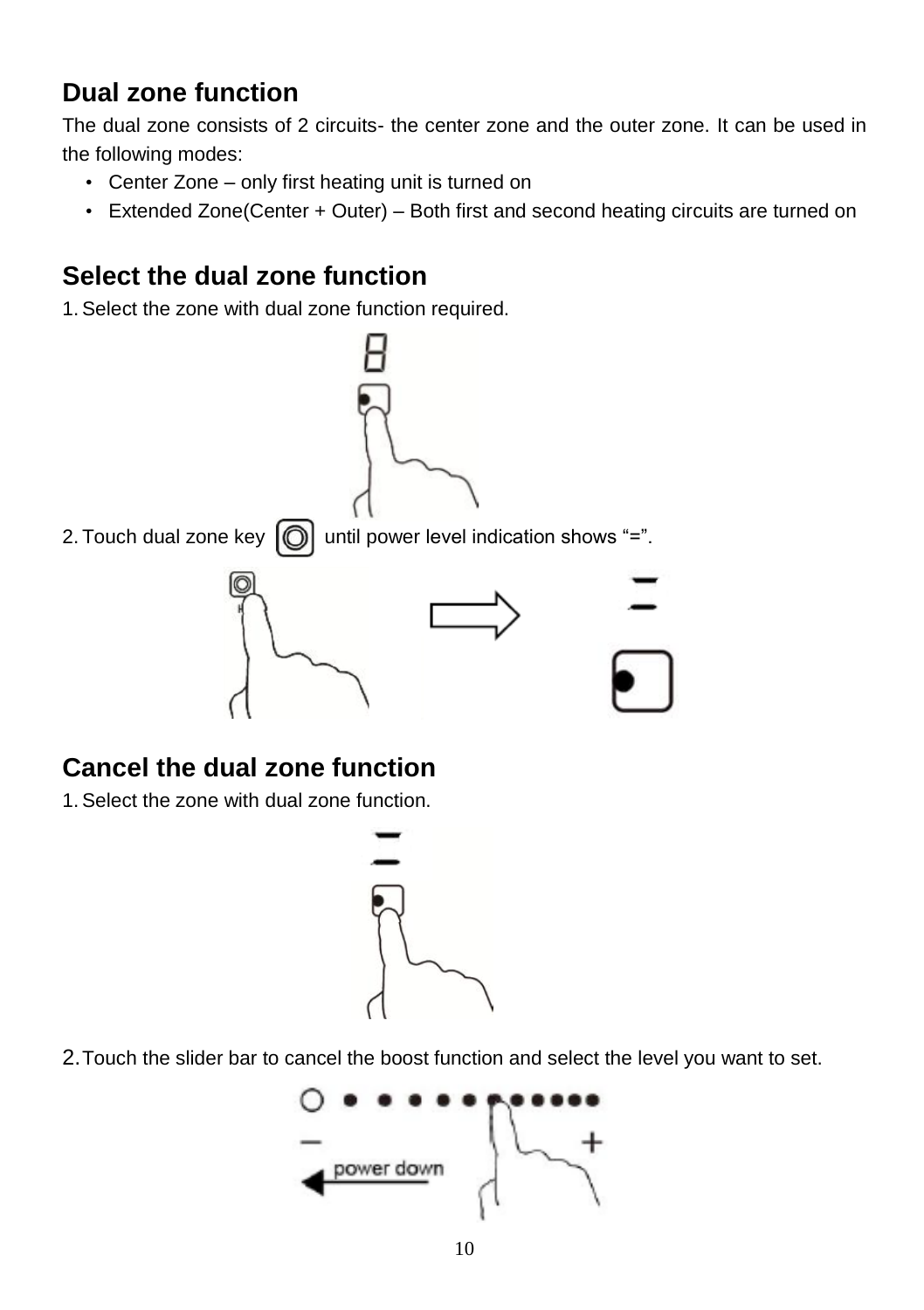# **Locking the Controls**

- You can lock the controls to prevent unintended use (for example children accidentally turning the cooking zones on).
- When the controls are locked, all the controls except the ON/OFF control are disabled.

#### **To lock the controls**

Touch and hold the key lock  $\Box$  button. The timer indicator will show "Lo"

#### **To unlock the controls**

- 1. Make sure the ceramic hob is turned on.
- 2. Touch and hold the key lock control for 3 seconds.
- 3. You can now start using your ceramic hob.



When the hob is in the lock mode, all the controls are disable except the ON/OFF function. You can always turn the hob off with the ON/OFF control in an emergency, but you shall unlock the hob first in the next operation.

### **Residual Heat Warning**

When the hob has been operating for some time, there will be some residual heat. The letter "H" will appear to warn you to keep away from the glass surface.



### **Auto Shutdown**

This safety feature occurs whenever you forget to switch off the cooking zone. The default shutdown times are shown in the table below:

| <b>Power Level</b>           |  |  |  |  |  |
|------------------------------|--|--|--|--|--|
| Default working timer (hour) |  |  |  |  |  |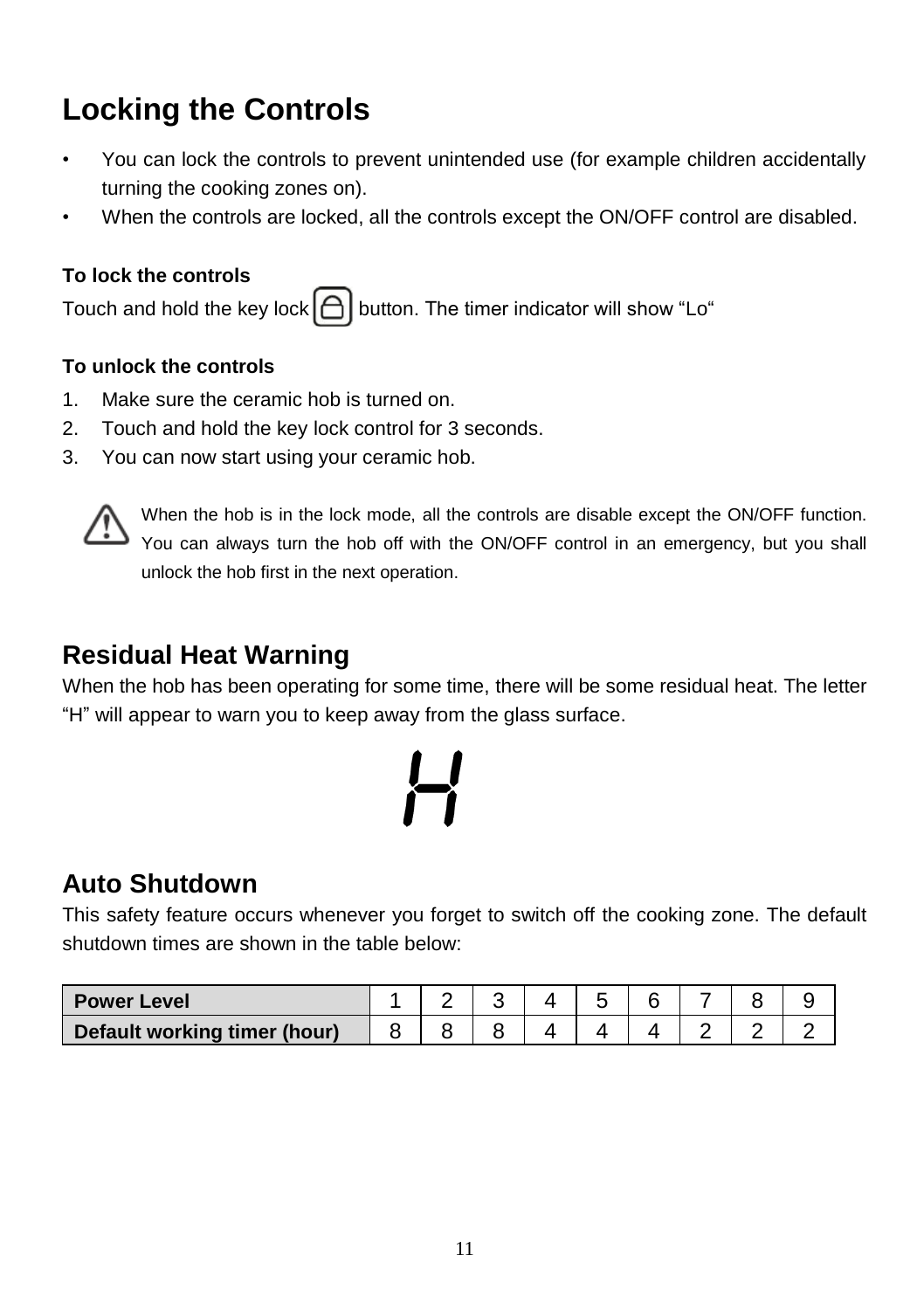# **Using the Timer**

You can use the timer in two different ways:

- Use it as a minute minder. In this case, the timer will not turn any cooking zone off when the set time is up.
- Use it to turn off after the set time is up. You can set the timer for up to 99 minutes.

### **Using the Timer as a Minute Minder**

#### **If you are not selecting any cooking zone**

- 1. Make sure the cooktop is turned on and the zone selection key is not activated (zone indicator show "-" and not blinking)
- 2. Touch the timer control, "10" will show in the timer display. "0" will flash and ready to set the timer.



3. Set the timer setting by sliding the controls to right. Now the timer will from 10 minutes become 15 minutes.



4. Touching timer control again, the first digit will flash and ready to set the timer.



5. Set the timer setting by sliding the controls to right. Now the timer will from 15 minutes become 95 minutes.

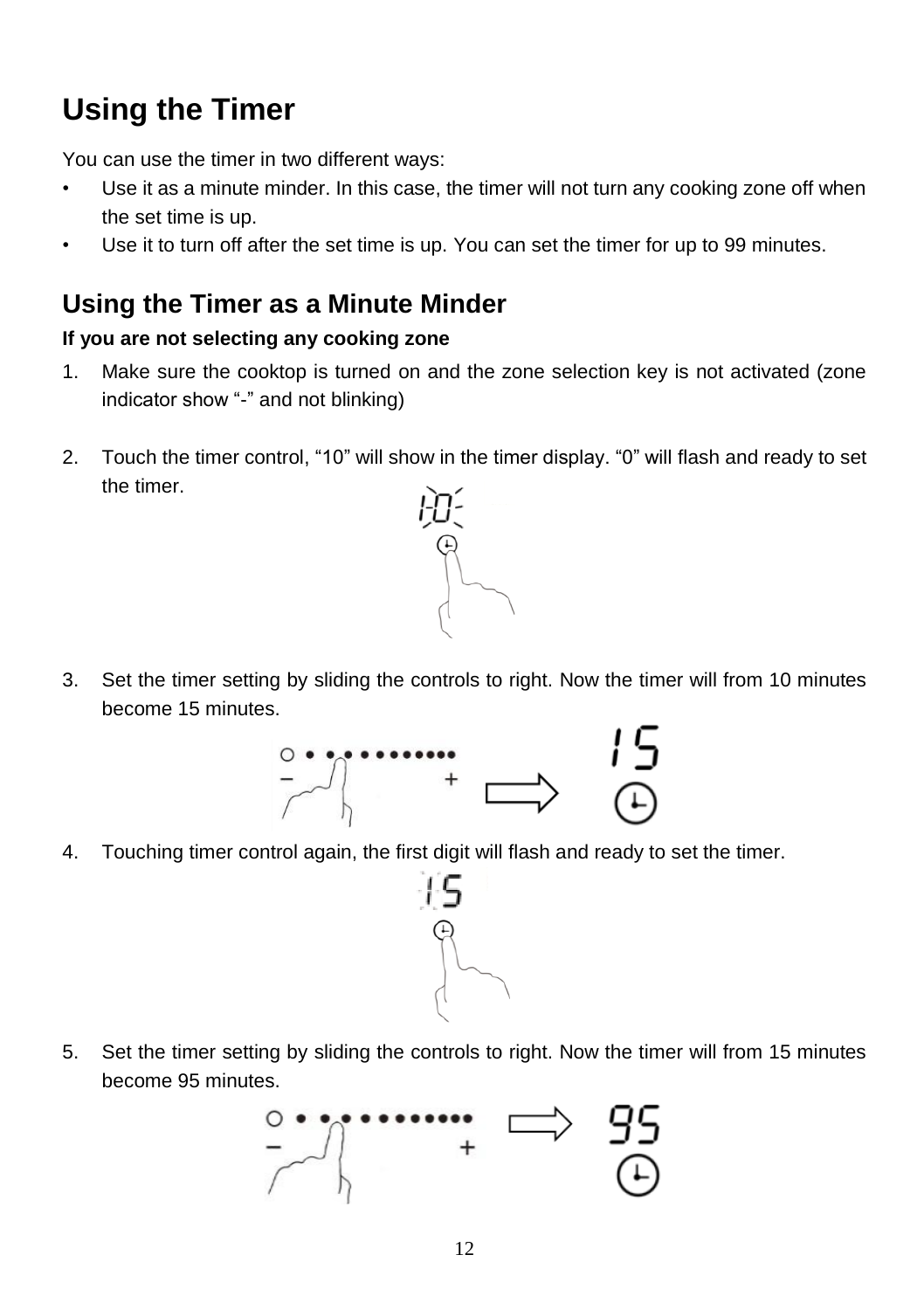- 6. When the time is set, it will begin to count down immediately. The display will show the remaining time.
- 7. Buzzer will beep for 30 seconds and the timer indicator shows "- -" when the setting time finished.



### **Setting the timer to switch off one or more cooking zones If you are selected any cooking zone**

1. Touching the heating zone selection control that you want to set the time.



- 2. Touch the timer control, "10" will show in the timer display. "0" will flash and ready to set the timer.
- 3. Set the timer setting by sliding the controls to right. Now the timer will from 10 minutes become 15 minutes.



4. Touching timer control again, the first digit will flash and ready to set the timer.

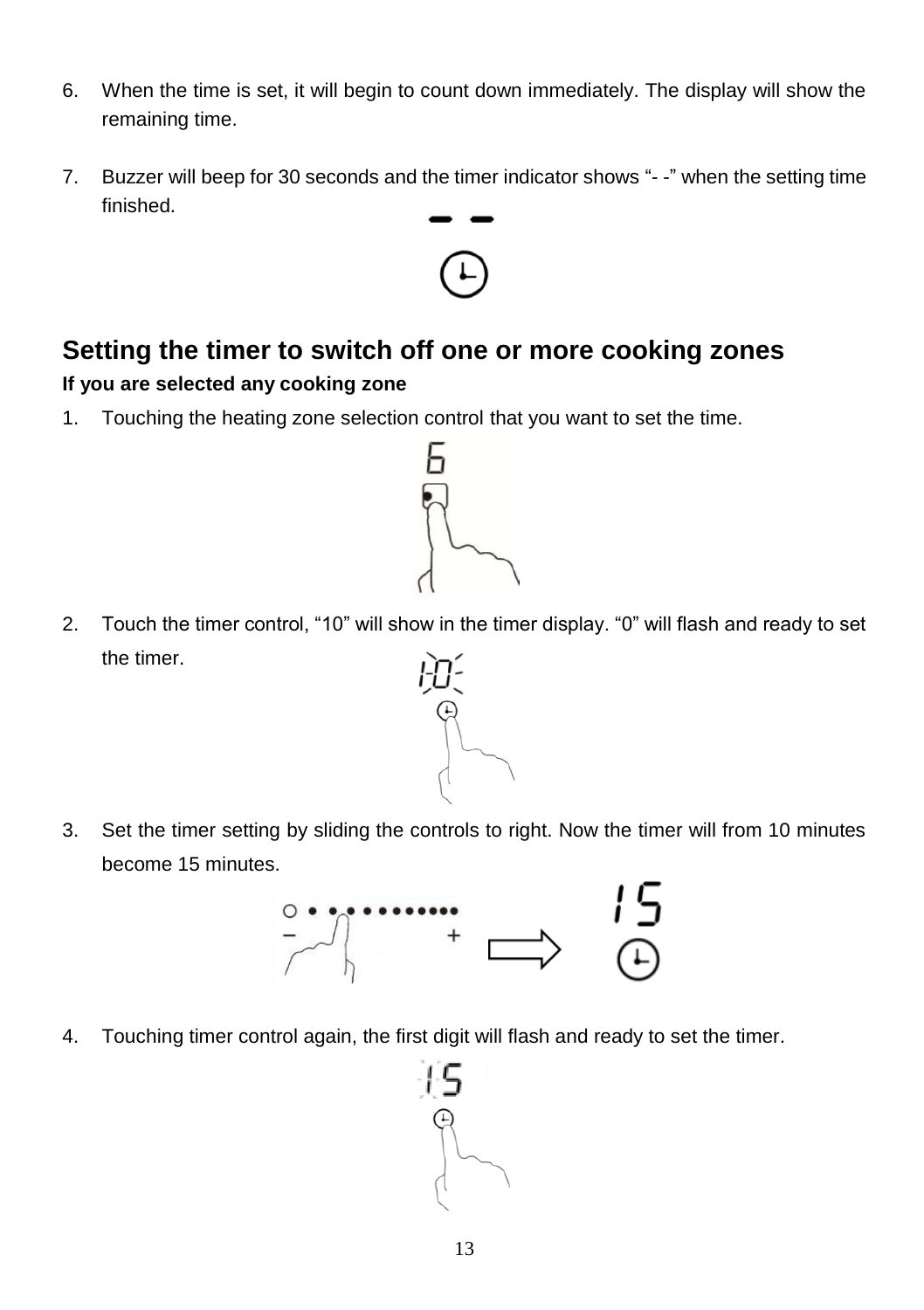8. Set the timer setting by sliding the controls to right. Now the timer will from 15 minutes become 95 minutes.



- 9. When the time is set, it will begin to count down immediately. The display will show the remaining time.
- 10. There will be a red dot in the right bottom corner of power indicator which indicating that zone has been selected.



11. When cooking timer is end, the corresponding cooking zone will be switched off automatically.

### **If the timer is set on more than one zone**

- 1. When you set the timer for several cooking zone, the red dot of the related cooking zone are indicated. The timer display show the "minutes" count down for the shortest timer zone and show the longest timer once the first one finished.
- 2. For example, the left zone has been set to power 3 level, 15 minutes timer and right zone, power 6 level, 45 minutes timer. The timer display will show the shortest timer and flash the indicator as left zone.



3. Once the left zone timer has end, the corresponding zone will switch off. Then the right zone will show a new timer and the dot of the right zone will flash again.

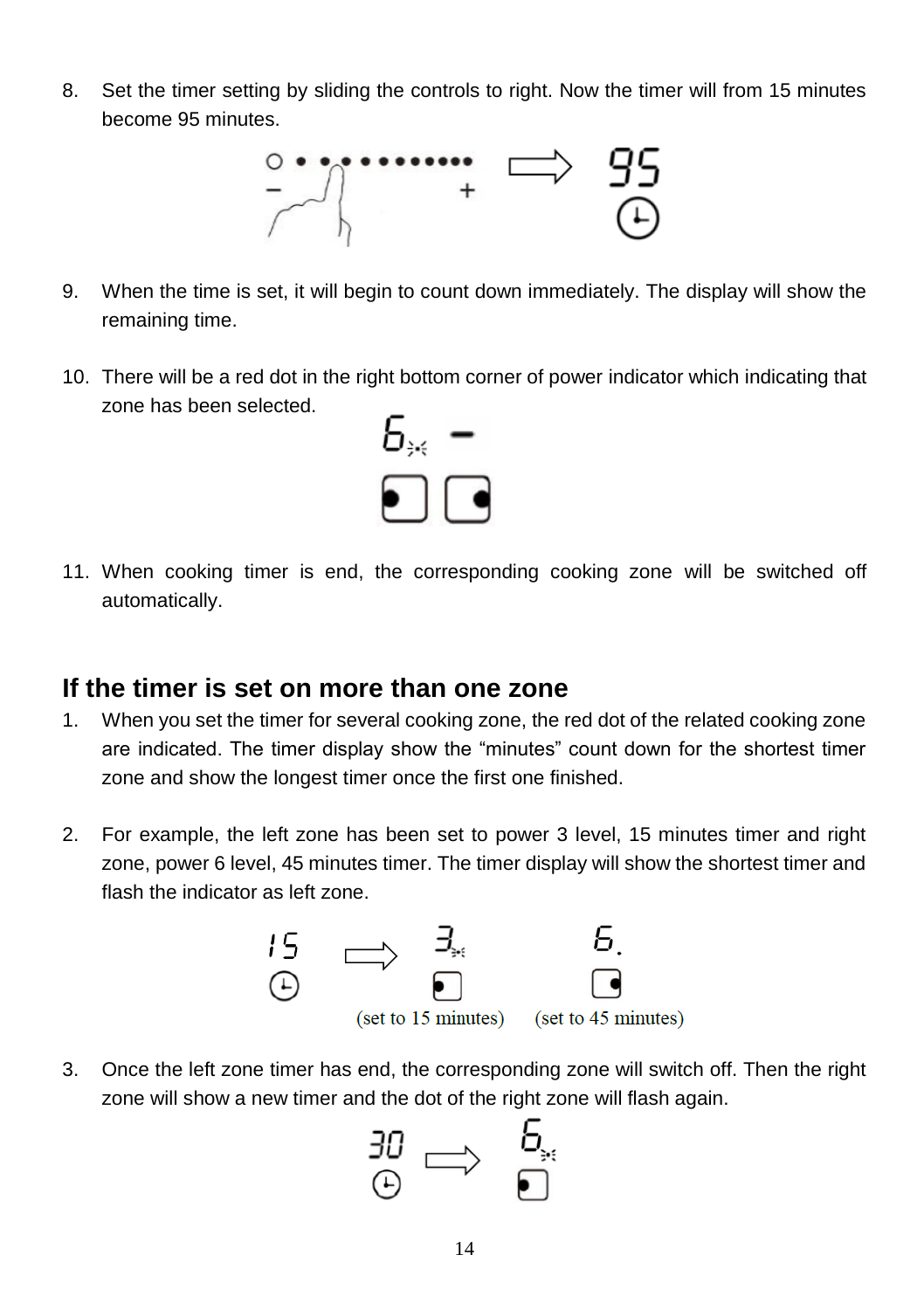### **Cancel the timer**

1. Touch the heating zone selection control that you wish to cancel the timer.



2. Touch the timer control and the indicator will flash.



3. Touch the slider control to set the timer to "00" then the timer will be cancelled.

# **Cooking Guidelines**



Take care when frying as the oil and fat heat up very quickly, particularly at high power levels. At extremely high temperatures oil and fat will ignite spontaneously and this presents a serious fire risk.

### **Cooking Tips**

- When food comes to boil, reduce the temperature setting.
- Using a lid will reduce cooking times and save energy by retaining the heat.
- Minimize the amount of liquid or fat to reduce cooking times.
- Start cooking on high setting and reduce the setting when the food has heated through.

#### **Simmering**

- Simmering occurs below temperature around 85˚C. When bubbles are just rising occasionally to the surface of the cooking liquid. It is the key to delicious soups and tender stews because the flavour develops without overcooking the food.
- You should also cook egg-based and flour-thickened sauces below boiling point.
- Some tasks including cooking rice by the absorption method may require a setting higher than the lowest setting to ensure the food is cooked properly in the time recommended.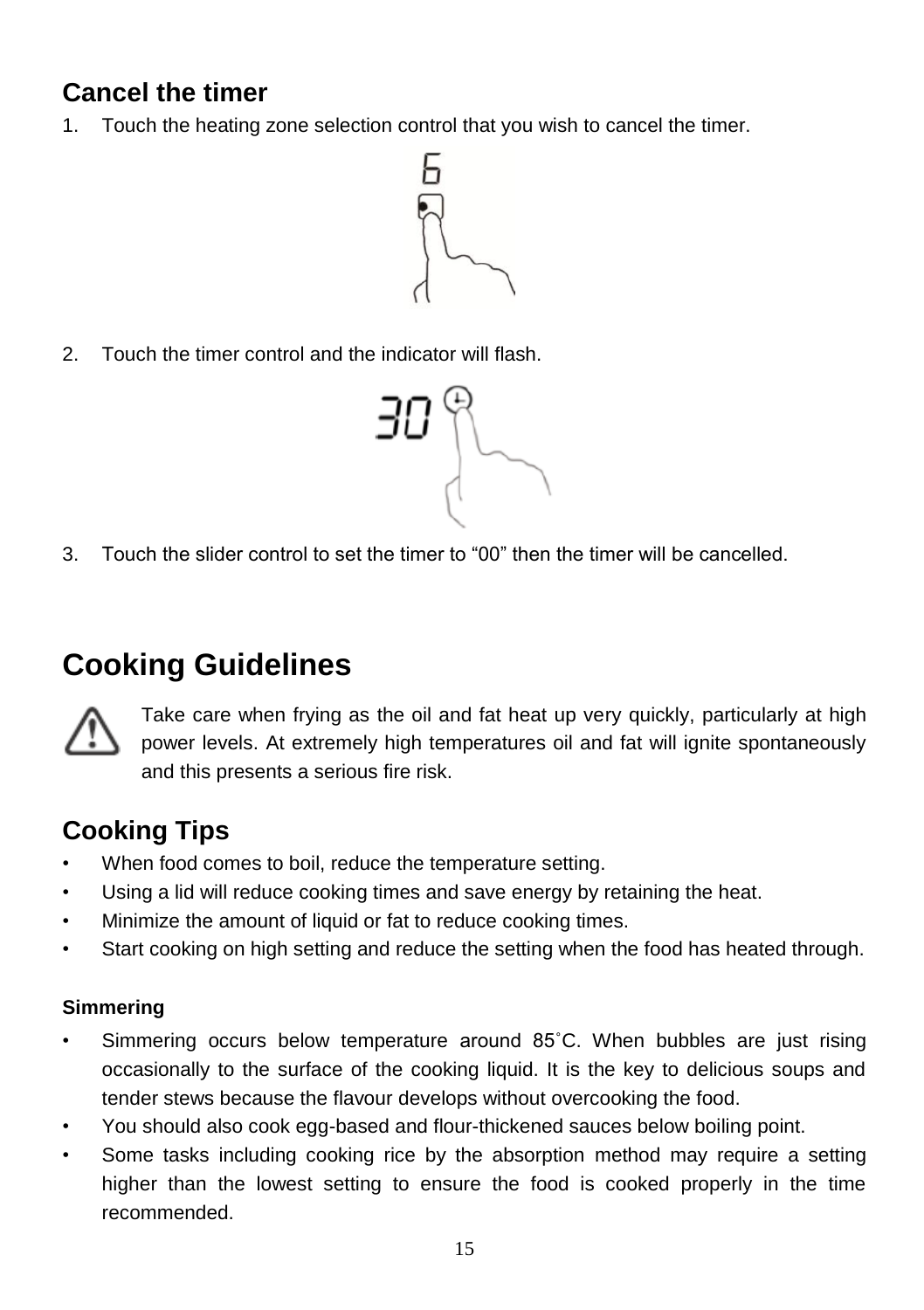#### **Searing steak**

To cook juicy flavour steaks:

- 1. Defrost the meat at room temperature for about 20 minutes before cooking.
- 2. Heat up a heavy-based frying pan.
- 3. Brush both sides of the steak with oil. Drizzle a small amount of oil into the hot pan and then lower the meat onto the hot pan.
- 4. Turn the steak only once during cooking. The exact cooking time will depend on the thickness of the steak and how cooked you want it. Times may vary from about 2 to 8 minutes per side. Press the steak to gauge how cooked it is – the firmer it feels the more 'well done' it will be.
- 5. Leave the steak to rest on a warm plate for a few minutes to allow it to relax and become tender before serving.

#### **For stir-frying**

- 1. Choose a compatible flat-based wok or a large frying pan.
- 2. Have all the ingredients and equipment ready. Stir-frying should be quick. If cooking large quantities, cook the food in several smaller batches.
- 3. Preheat the pan briefly and add two tablespoons of cooking oil.
- 4. Cook any meat firstly, put it aside and keeps it warm.
- 5. Stir-fry the vegetables. When they are hot but still crisp, turn the cooking zone to a lower setting, return the meat to the pan and add your sauce.
- 6. Stir the ingredients gently to make sure they are heated through before serving.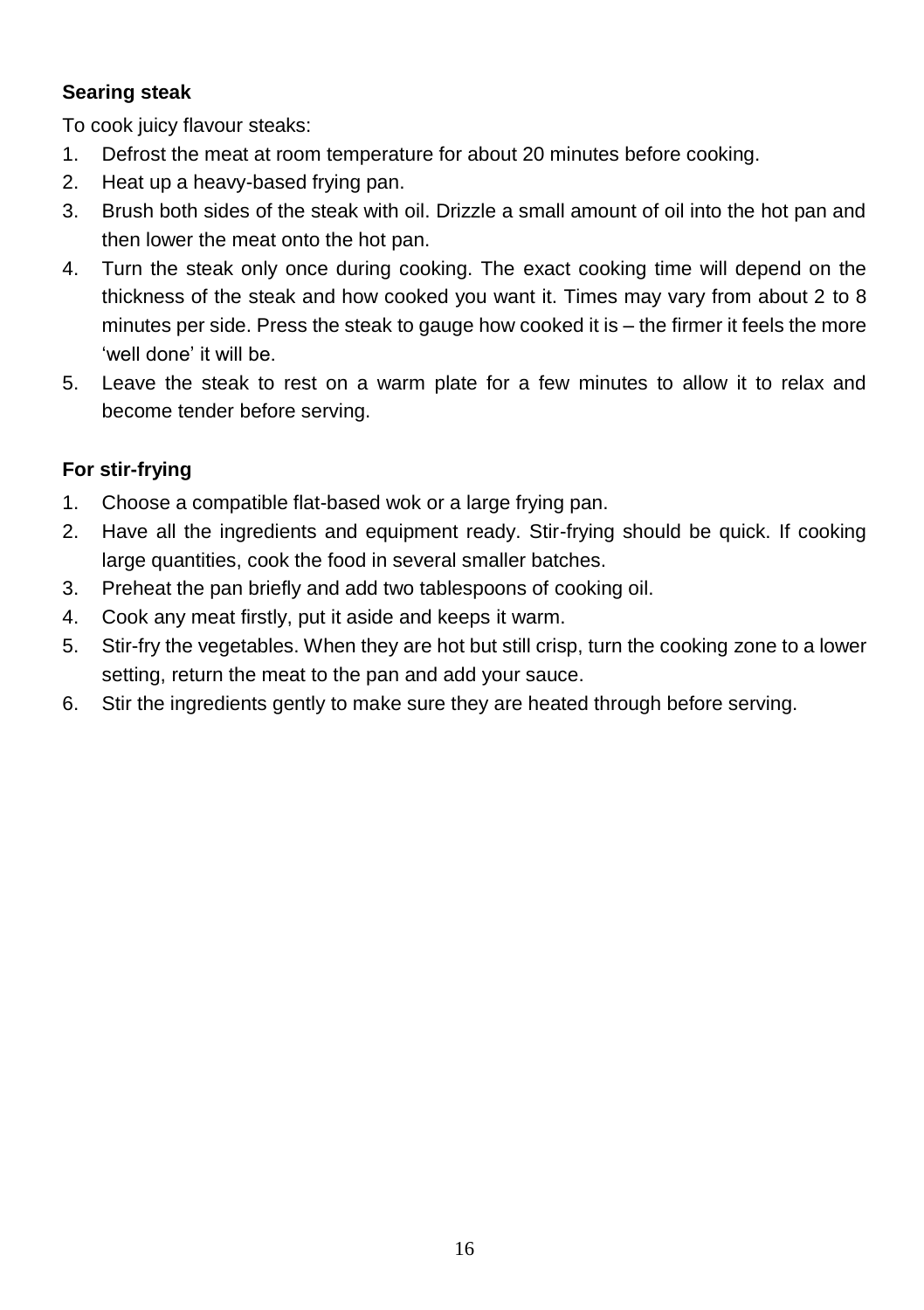# **Heat Settings**

The settings below are reference guidelines only. The exact setting will vary depending on several factors, including your cookware and the amount of food you are cooking. Experiment with the hob to find the best settings that suit you.

| <b>Heat Setting</b> | <b>Purpose</b>                                           |  |
|---------------------|----------------------------------------------------------|--|
| $1 - 2$             | • delicate warming for small amounts of food             |  |
|                     | • melting chocolate, butter, and foods that burn quickly |  |
|                     | • gentle simmering                                       |  |
|                     | · slow warming                                           |  |
| $3 - 4$             | • reheating                                              |  |
|                     | • rapid simmering                                        |  |
|                     | • cooking rice                                           |  |
| $5 - 6$             | • pancakes                                               |  |
| $7 - 8$             | • sauteing                                               |  |
|                     | • cooking pasta                                          |  |
| 9                   | • stir-frying                                            |  |
|                     | • searing                                                |  |
|                     | • bringing soup to the boil                              |  |
|                     | • boiling water                                          |  |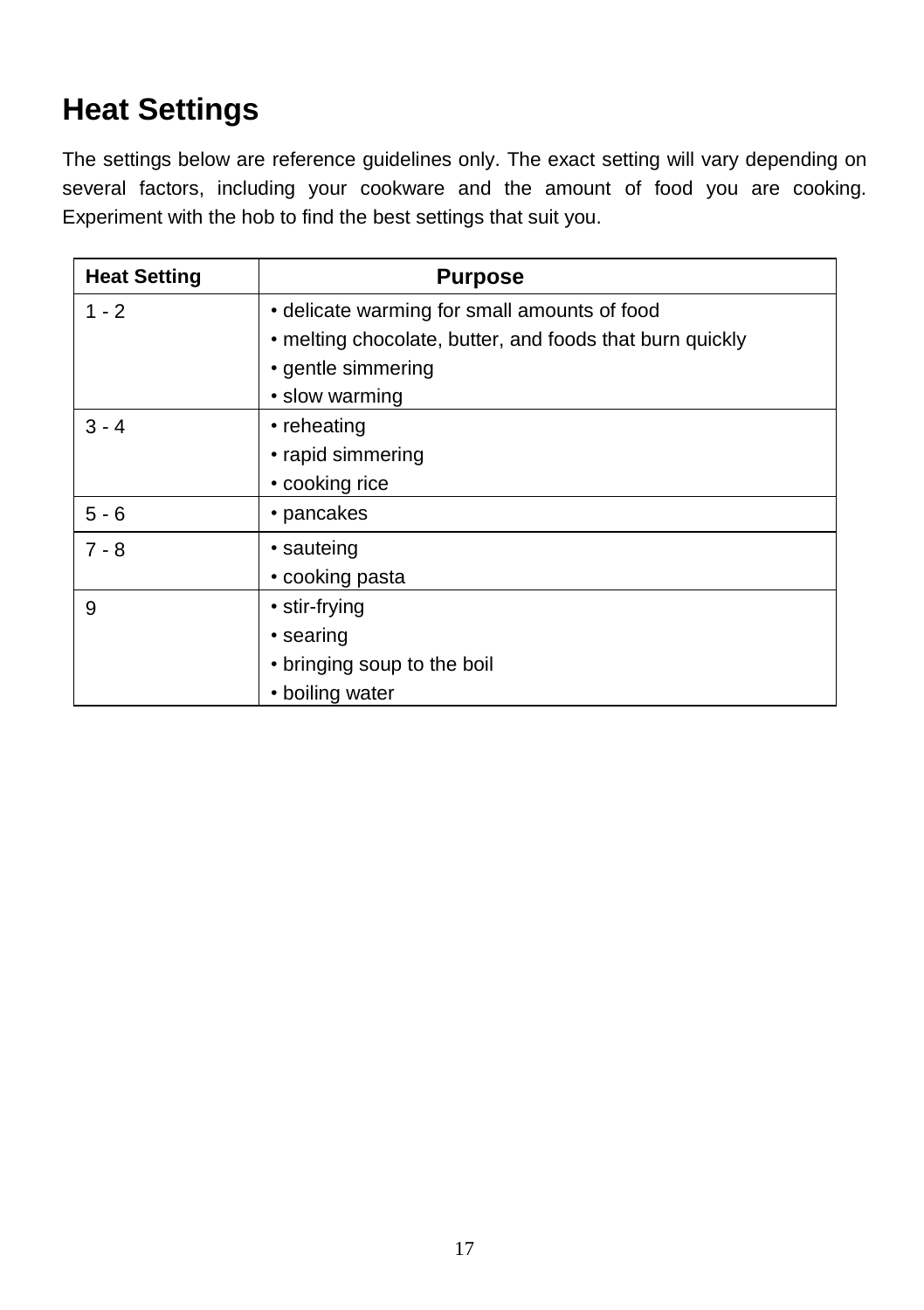# **Cleaning and Maintenance**

| What?                                                                                                                  | How?                                                                                                                                                                                                                                                                                                                                                                                                                                                                             | Important!                                                                                                                                                                                                                                                                                                                                                                                                                          |
|------------------------------------------------------------------------------------------------------------------------|----------------------------------------------------------------------------------------------------------------------------------------------------------------------------------------------------------------------------------------------------------------------------------------------------------------------------------------------------------------------------------------------------------------------------------------------------------------------------------|-------------------------------------------------------------------------------------------------------------------------------------------------------------------------------------------------------------------------------------------------------------------------------------------------------------------------------------------------------------------------------------------------------------------------------------|
| Everyday soiling on<br>glass (fingerprints,<br>marks, stains left by<br>food or non-sugary<br>spillovers on the glass) | 1. Switch off the power.<br>2. Apply a cooktop cleaner while the<br>glass is still warm. (Not hot!)<br>3. Rinse and wipe dry with a clean<br>cloth or paper towel.<br>4. Switch the power to the cooktop<br>back on.                                                                                                                                                                                                                                                             | • When the power is switched off, there<br>will be no 'hot surface' indication but<br>the cooking zone may still be hot! Take<br>extreme care.<br>• Heavy duty scourers, some nylon<br>scourers and harsh/abrasive cleaning<br>agents may scratch the glass. Always<br>read the label to check if the cleaner or<br>scourer used is suitable.<br>• Never leave cleaning residue on the<br>cooktop. The glass may become<br>stained. |
| Boil overs, melts, and<br>hot sugary spills on the<br>glass surface.                                                   | Remove these immediately palette<br>knife or razor blade scraper suitable<br>for glass cooktops, but beware of<br>hot cooking zone surfaces:<br>1. Switch off the power of the<br>cooktop from the wall socket.<br>2. Hold the blade or utensil at a 30°<br>angle and scrape the soiling or<br>spill to a cool area of the cooktop.<br>3. Clean the soiling or spill up with a<br>dish cloth or paper towel.<br>4. Follow steps 2 to 4 for "Everyday<br>soiling on glass" above. | • Remove stains left by melts and<br>sugary food or spillovers as soon as<br>possible. If left to cool on the glass,<br>they may be difficult to remove or even<br>permanently damage the glass<br>surface.<br>• Cut hazard: When the safety cover is<br>retracted, the blade in a scraper is<br>razor-sharp. Use with extreme care<br>and always store safely and out of<br>reach of children.                                     |
| Spill overs on the<br>touch controls                                                                                   | 1. Switch off the power of the<br>cooktop.<br>2. Soak up the spill.<br>3. Wipe the touch control area with<br>a clean damp sponge or cloth.<br>4. Wipe the area completely dry<br>with a paper towel.<br>5. Switch the power to the cooktop<br>back on.                                                                                                                                                                                                                          | • The cooktop may beep and turn itself<br>off, and the touch controls may not<br>function while there is liquid on them.<br>Make sure you wipe the touch control<br>$\bullet$<br>area dry before turning the cooktop<br>back on.                                                                                                                                                                                                    |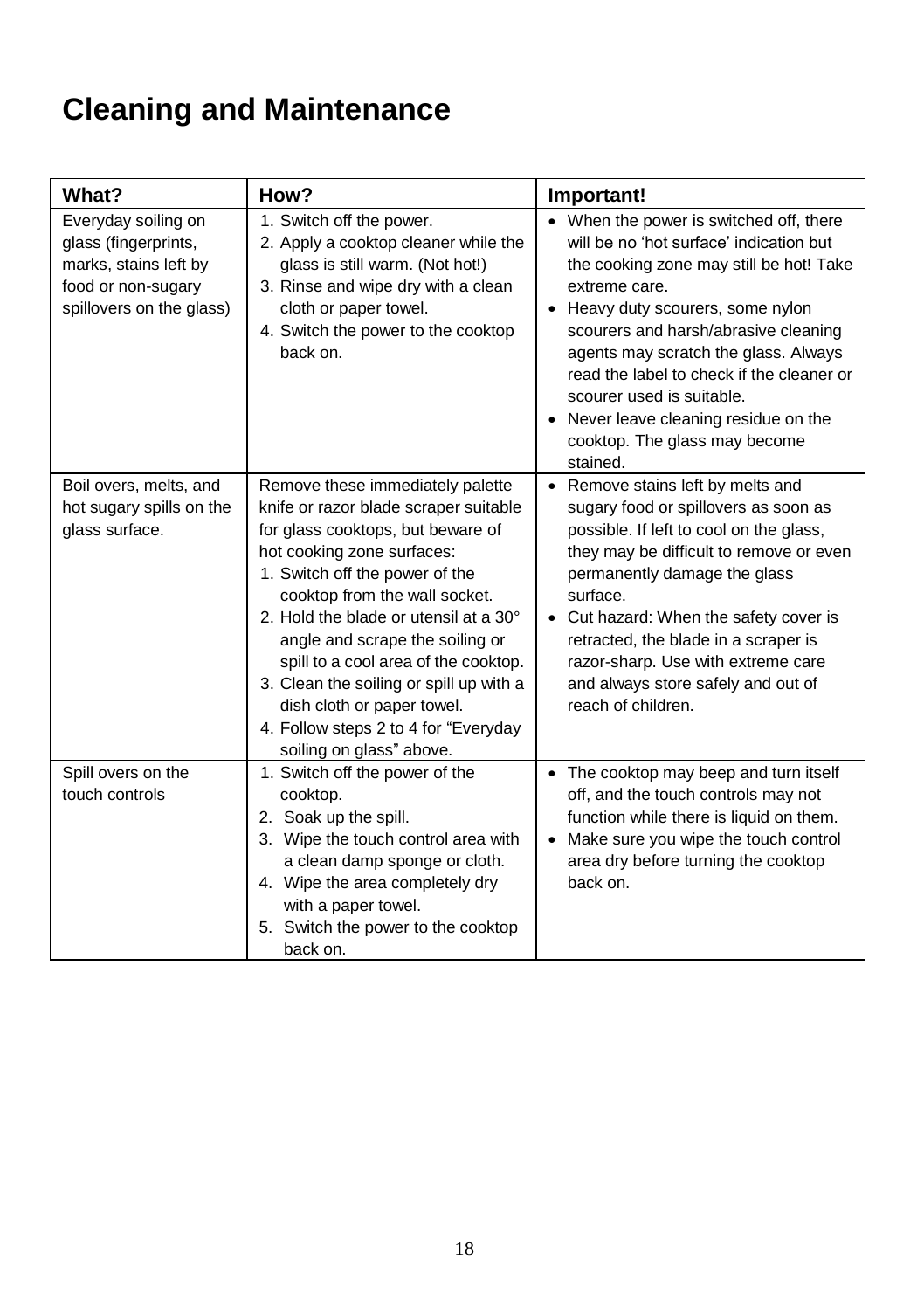# **Troubleshooting Guides**

| <b>Problem</b>                                     | Possible causes                                                                                                                       | What to do                                                                                                                                                                                                                          |
|----------------------------------------------------|---------------------------------------------------------------------------------------------------------------------------------------|-------------------------------------------------------------------------------------------------------------------------------------------------------------------------------------------------------------------------------------|
| The cooktop cannot be<br>turned on.                | No power.                                                                                                                             | Make sure the cooktop is connected to the<br>power supply and it is switched on. Check<br>whether there is a power outage in your<br>area. If you've checked everything and<br>the problem persists, contact the service<br>center. |
| The touch controls are<br>unresponsive.            | The controls are locked.                                                                                                              | Unlock the controls. See section<br>'Using your cooktop' for instructions.                                                                                                                                                          |
| The touch controls are<br>difficult to operate.    | There may be a slight film of<br>water over the controls or you<br>may be using the tip of your<br>finger when touching the controls. | Make sure the touch control area is dry<br>and use the ball of your finger when<br>touching the controls.                                                                                                                           |
| The glass is being<br>scratched.                   | Rough-edged cookware.<br>Unsuitable, abrasive scourer or<br>cleaning products being used.                                             | Use cookware with flat and smooth bases.<br>See 'Choosing the right cookware'.<br>See 'Cleaning and maintenance'.                                                                                                                   |
| Some pans make<br>crackling or clicking<br>noises. | This may be caused by the<br>construction of your cookware<br>(layers of different metals vibrating<br>differently).                  | This is normal for cookware and does not<br>indicate a fault.                                                                                                                                                                       |

# **Technical Specification**

| Model                      | <b>ECH-G3322ST(BK)</b> |
|----------------------------|------------------------|
| Cooking Zones              | 2 Zones                |
| <b>Supply Voltage</b>      | 220-240V~50/60Hz       |
| <b>Total Power</b>         | 3300W                  |
| Product Size (W X D X H)   | 730 x 420 x 50 mm      |
| Built-in Dimension (W X D) | 680 X 380 mm           |